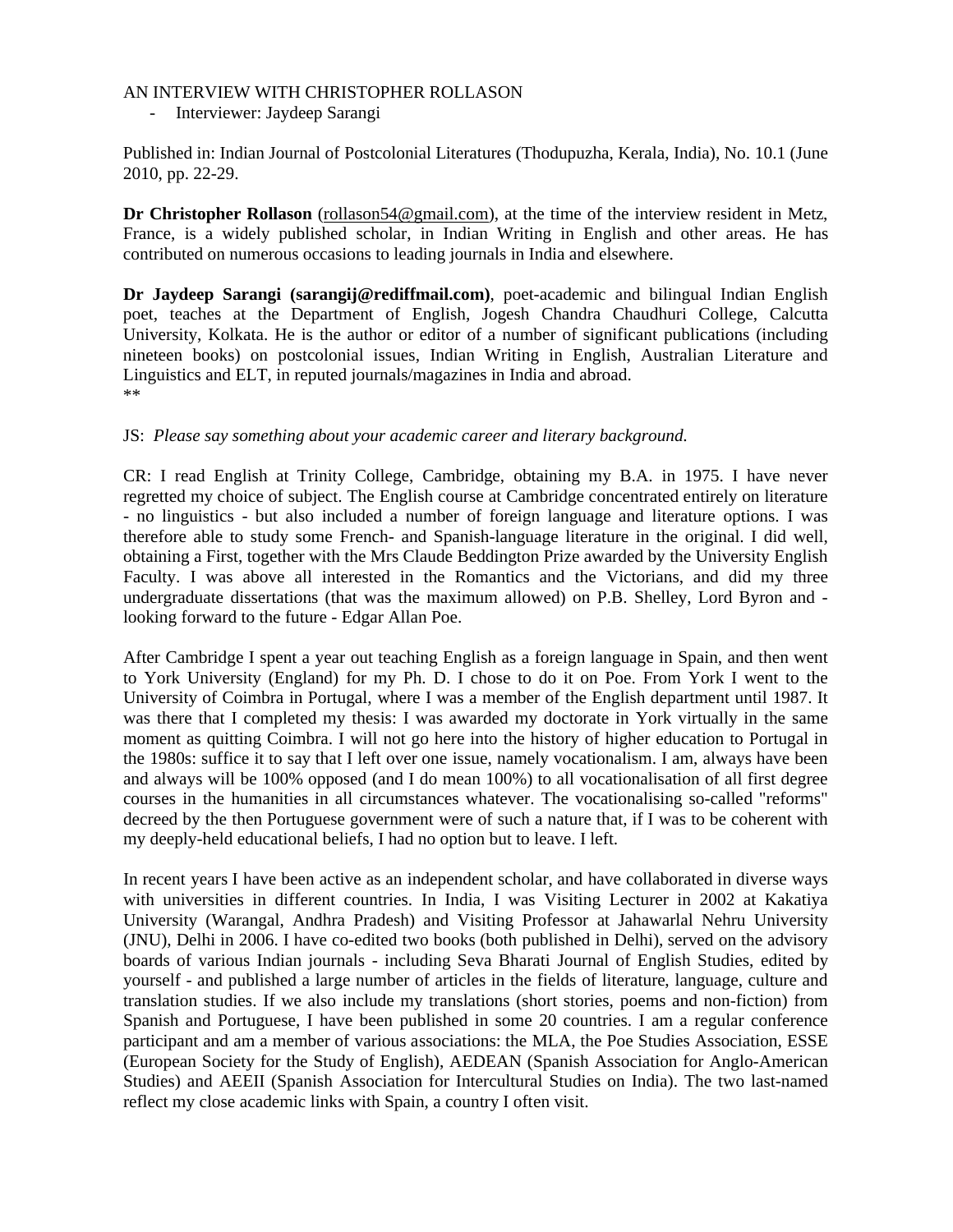JS: *Please talk about your parents and teachers, and anyone else who influenced you when you were a young student of literature with promise. Also, when did you start writing critical works?*

CR: My parents always encouraged me along the academic and literary path, and I deeply appreciate their support. My father read English at Jesus College, Cambridge; my mother, Classics at Bedford College, London. My father departed this life in August 2007, and I am most grateful to Seva Bharati Journal of English Studies for its kind publication of a tribute to him. He was an active member of two prominent literary societies - a tradition which my mother is ably continuing.

I cannot say that I was strongly influenced by many of those who taught me at Cambridge. The prevalent orthodoxy was a neo-classicism which did not suit me, its heroes being Dryden and Pope. I may say that the Director of Studies at Trinity, Dr Theodore Redpath, did influence me in my orientation towards the Romantics. My first professional publication came in 1980, when I was at Coimbra, as part of a collective volume produced by the department, and here I should thank my then colleagues in Portugal for encouraging me to start writing for an academic public.

JS: *How did you get into Edgar Allan Poe, who became the subject of your doctoral dissertation? Did you follow any American model for criticism? Also, did you have any reference of Indian reception of Poe (when you were working for your Ph.D)?*

CR: Poe says in his story 'The Murders in the Rue Morgue' that the analytic and the imaginative always go together. In other words, he gives a major role to intuition, and in my own case, to write a thesis on Poe was essentially an intuitive decision. Back then in the mid-70s, American literature was hardly seen as a major area of study at Cambridge: indeed, it was introduced as such only while I was there! However, having completed an undergraduate dissertation on Poe with success, I had the intuition that I should go on and develop my ideas into a full-blown doctoral thesis.

I wasn't specially influenced by any American critic in writing the thesis. I have since then published twice on Harold Bloom, but in other contexts (anyway Bloom notoriously dislikes Poe). The main influences on my study of Poe were French – psychoanalysts such as Marie Bonaparte, cultural critics such as Michel Foucault, as well as literary critics like Roland Barthes; I should also add as key presences Walter Benjamin, through his very important work on Baudelaire, and, though he didn't write on Poe, Sigmund Freud himself, especially his famous essay on the uncanny.

I have to say that I didn't encounter any Indian criticism on Poe when writing the thesis. That is a gap I shall have to remedy some day!

## JS: *Who was the first Indian author you got interested in? How did it happen?*

CR: I remember how, when I was very young – still at primary school I think  $-1$  took out from the local library a retelling of the *Ramayana*. So Rama, Sita and Hanuman were known to me from an early age. Later on I read and was impressed by the *Bhagavad Gita*. However, the first book by a modern Indian author to fall into my hands was none other than Salman Rushdie's *The Satanic Verses*, soon after it came out. I read it in the first place to be informed about the controversy around that novel. So many people were taking sides one way or the another without having read a word of the actual book, and I thought, well, if I am going to have an opinion on this let it at least be an informed one. Then it so happened I found the range and sweep and sheer bravado of Rushdie's writing exhilarating. I went on and read his other works. Next I got on to Tagore, as the obvious modern classic, and after that forged ahead to take in R.K. Narayan, Raja Rao and many others. It was not long before I was hooked – Mother India had me in her embrace!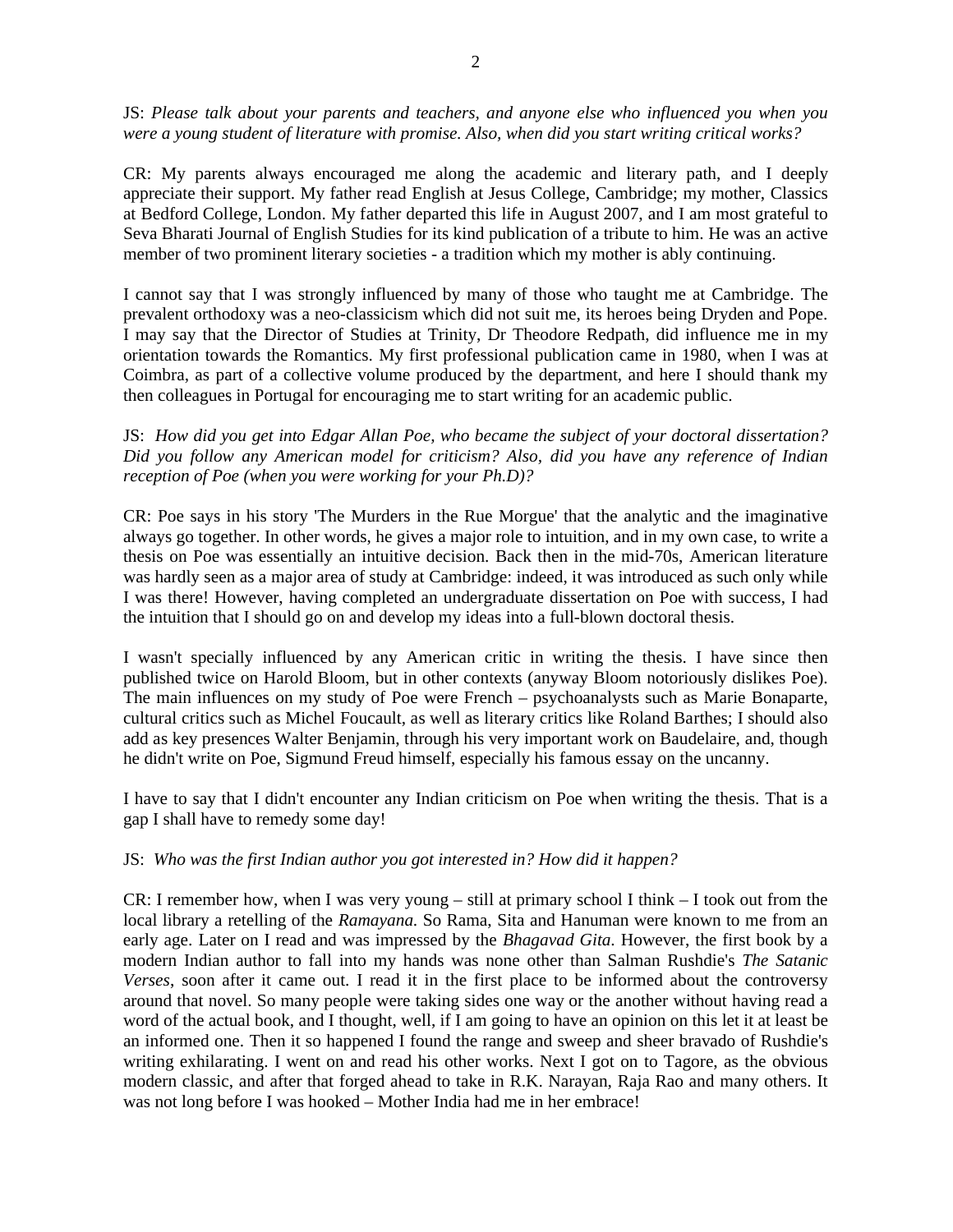#### JS: *Who are the Indian authors whom you especially like and have particularly worked on so far?*

CR: Of the currently recognised crop of major writers in the field of Indian Writing in English (IWE), I particularly appreciate, apart from (most of) Rushdie, the works of Vikram Seth, Vikram Chandra, Amitav Ghosh and Manju Kapur, and have written on all of those figures. I have also written on Raja Rao, Sunny Singh, Githa Hariharan, Arundhati Roy and Basavaraj Naikar, as well as on a number of poets – Jayanta Mahapatra, Anuraag Sharma, Satish Verma. If any IWE writer should be awarded the Nobel Prize (and it is about time), I would give it to Ghosh - even though I don't think he's yet a nominee - for the historical sweep and characterological depth of his remarkably impressive corpus so far. The completion of the trilogy begun with *Sea of Poppies* would be an appropriate moment for him to receive a major literary award.

# JS: *Since you have worked a lot on Salman Rushdie and Vikram Chandra, can you say a bit more about what is special for you about them?*

CR: Well, there is no getting round Rushdie's *Midnight's Children* – it is the book that put IWE on the map, playing a similar role to that of García Márquez's *One Hundred Years of Solitude* in the Latin American 'boom'. It is also the textbook case of magic realism in its Indian form, though I have noted with interest that among Rushdie's later works, *Shalimar the Clown*, in my view by far the best thing he has written since the fatwa, uses magic-realist effects only very sparingly, whereas the frankly tawdry *The Enchantress of Florence* constantly resorts to what Makarand Paranjape has called 'Rushdie's box of tricks', only to fall flat on its face.

What I find special in Vikram Chandra's work – and I have recently co-edited, with Sarup & Sons of Delhi, the first-ever collection of critical essays on his work (my co-editors being Sheobhushan Shukla and Ana Shukla) – is the exceptional way in which he continues and updates a very ancient tradition of storytelling, very much (and I say this although only his first book, *Red Earth and Pouring Rain*, could be called magic-realist) in the tradition of the *Thousand and One Nights*, which, after all, are believed to have their distant origin in India.

I have published an article on intertextuality in Chandra in which I show how in *Red Earth* he draws on influences as varied as Poe, Borges and the *Thousand and One Nights* while at the same time anchoring his storytelling in the Indian tradition. My co-edited volume reprints that essay, and also has a piece of mine on the Spanish translation of Chandra's volume of stories *Love and Longing in Bombay* and the issues and challenges it raises. That translation is by Dora Sales Salvador, who is also the author of the book *Puentes sobre el mundo*, to my knowledge and prior to the new anthology the only substantial volume published on Chandra – or actually half on Chandra, as it is a comparative study with the Peruvian writer José María Arguedas. I have reviewed that book (it does not exist in English) and published the review in India, and in this connection I would say that it is important that criticism on IWE that appears in languages other than English should get a proper airing in the Anglophone world. Reviews of this kind are, I believe, a valuable tool here as a means of raising awareness of postcolonial criticism as a fully-fledged international phenomenon.

#### JS: *Who are the recent Indian authors whom you have read with interest?*

CR: I have already mentioned Sunny Singh, and if we are talking about the works of those who might be called newer or emerging IWE authors, it is her two novels that I find particularly powerful, especially the second, *With Krishna's Eyes*, which wrestles successfully with an issue as fraught as sati. Unfortunately I have not been impressed by either of the two recent IWE Man Booker Prize winners, Kiran Desai's *The Inheritance of Loss* and Aravind Adiga's *The White Tiger*.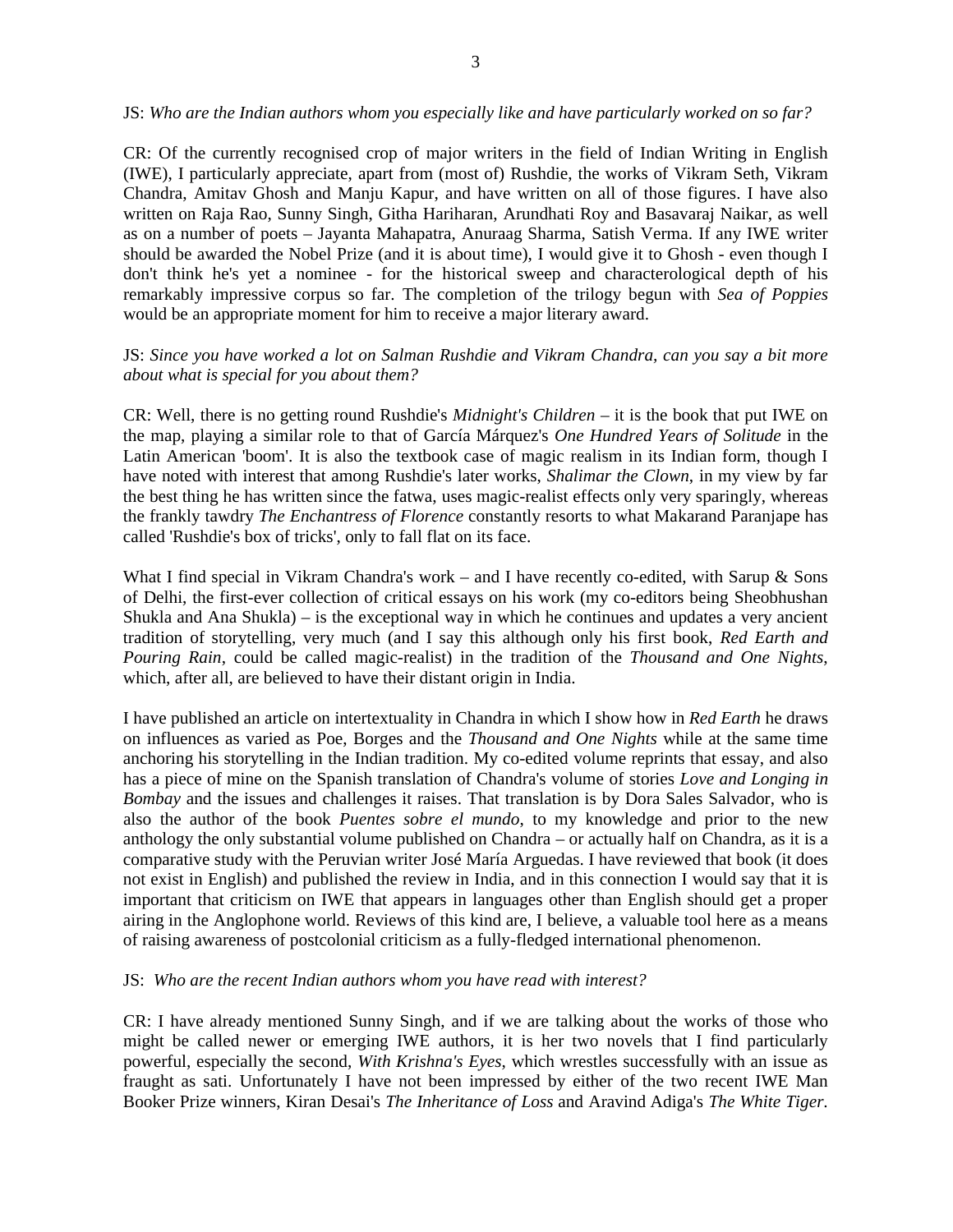I felt both ended up reinforcing negative stereotypes about India and fell into a constant trap of sensationalism. It is unfortunate that these two writers have received the Booker at the expense of far better authors like those I have mentioned above, whose works do negotiate India's complexities without resorting to spurious cliché or exoticism.

JS: *You have published material on the late critic David McCutchion, a figure associated with Bengal. How did you come across his work? What, in your view, is his importance?*

CR: David McCutchion was a college friend of my father's, and I had the good fortune to meet him twice when I was young. I have published an article about his work on Raja Rao. He was a polymath of India studies, with interests including brick temples and Bengali scrolls. As far as IWE is concerned, he was one of the first non-Indian critics to take the new genre seriously and examine it in detail, and his critical essays on Indian writers are still of value today.

# JS: *Your articles have appeared in Indian journals. Would you mention a few of them? How do you rate Indian journals, and do you find they differ significantly from journals in the West?*

CR: I have published in, among others, the following Indian literary journals: JSL and Hispanic Horizon (both from JNU Delhi), The Atlantic Literary Review (Delhi), Kakatiya Journal of English Studies (Warangal), Indian Journal of World Literature and Culture (Kolkata and Bhubaneshwar), Re-Markings (Agra), The Quest (Ranchi), Summerhill (Shimla) and Seva Bharati Journal of English Studies (Kapgari/Midnapore), as well as the Indian Journal of Post-Colonial Literatures (Thodupuzha, Kerala) which is kindly hosting this interview. I have also had pieces in Indian newspapers (The Statesman, Kolkata and The Pioneer, Delhi).

Indian journals do vary. Presentational standards - of formatting and English - could, I fear, often be higher, especially if India is to held its head up high, as it should and deserves to, in the international academic milieux. What I do note in another direction - and this is not always the case with Western journals - is a boundless enthusiasm and keenness, an infectious love of literature, which I feel has deep roots in the Indian character.

## JS: *What is your studied view on Indian English?*

CR: This is a huge topic, on which I can hardly go into in detail here, but I believe Indian English has by now established itself as a major variant of the English language. There is a standard or general Indian English whose rules are not always quite those of the Queen's English, and there are also regional Indian variations, with hybridation and code-switching with Indian languages. It is likely that within a decade or so Indian English will be recognised as one of the three most prestigious and most-taught variants of the language, alongside British and American English. I have read with interest Nandan Nilekani's account, in his recent book *Imagining India*, of the 'rise, fall and rise' of English in India. English is now clearly on an upswing in India, but India will end up changing English – something that as second-language rather than foreign-language speakers, Indians have the right to do!

## JS: *What is your view of the postcolonial? How do you see the future of New Writing in English?*

CR: The first thing to be said about "new writing in English" is that it is no longer so new. A friend pointed out to me the other day that the first "new literature in English", if we mean by that literature produced in English from outside the centres of power, dates from the late middle ages in the form of the poems of the Scottish Chaucerians, poets like Robert Henryson. Today "new literatures" and "postcolonial writing" both tend, as far as English is concerned, to mean any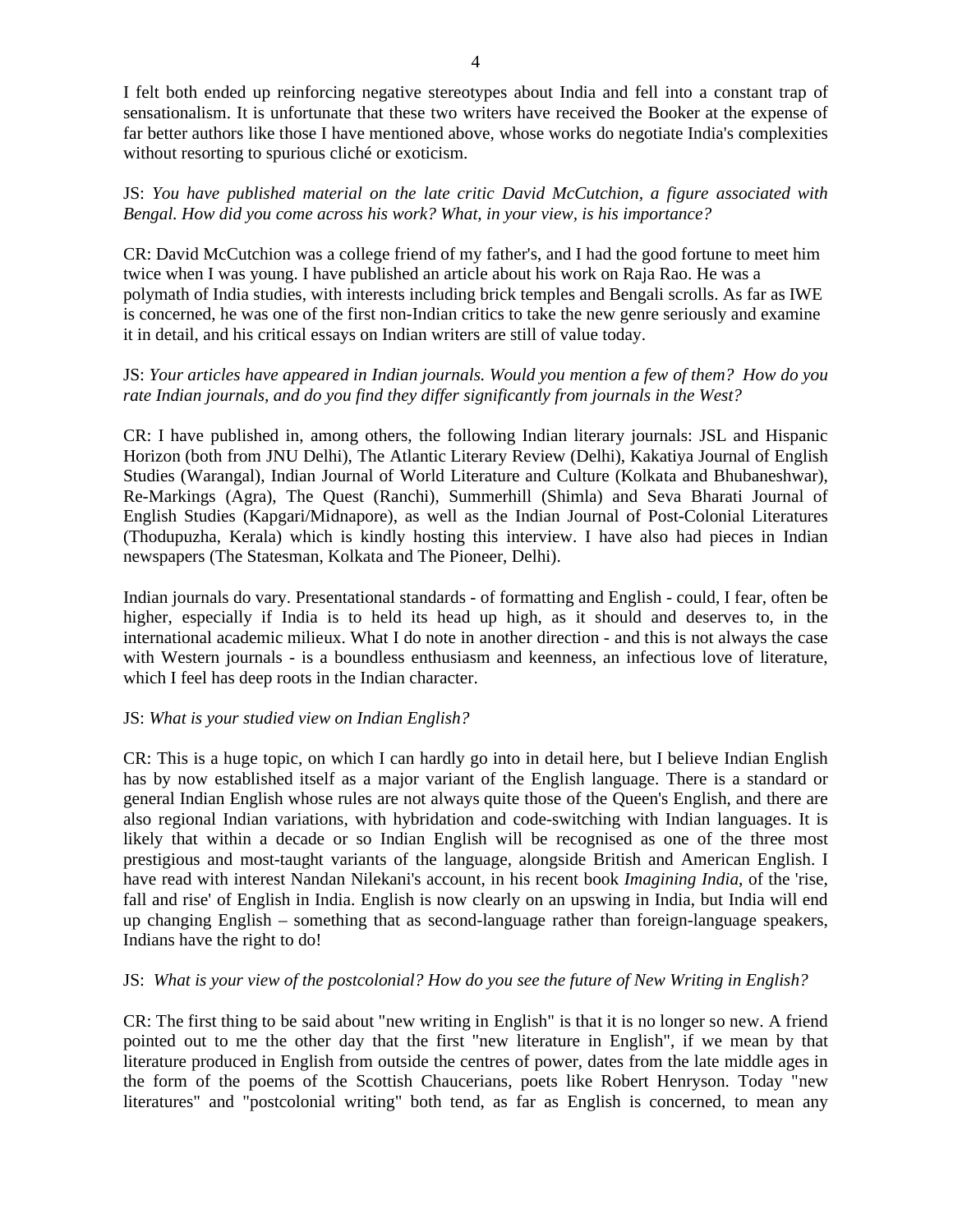literature that is not from Britain or the US; but American literature too was once a new literature in English. I believe both the writing and the teaching of these literatures – Indian, African, Caribbean, Canadian, Australian, etc – have a full and rewarding future before them: today, their exponents win prizes and their study is firmly established in universities. Concerning the term "postcolonial", it was entirely necessary for the period we are now emerging from, but I think the future will demand other terms like "globalised" or "international" literature, or maybe simply "hybrid" writing.

## JS: *Will Translation Studies be part of the academic apparatus of the future?*

CR: Translation Studies is by now an established academic discipline, and has much to contribute to literary criticism since it homes in directly on the interaction between different languages and different literary cultures. I believe it is a discipline with an excellent future, and I have myself delivered and published a number of papers in the field – including, as I mentioned above, on the issues arising from the translation of IWE.

## JS: *What do you think the role of regional languages and literatures should be in a multilingual country like India?*

CR: Here again, I think translation and multilingualism go hand in hand. India has 23 official languages (the 22 listed in the Eighth Schedule to the constitution, plus English) - but how many Indians know any of them other than their own language, Hindi and English, plus possibly Urdu or Sanskrit? How many Bengalis know Tamil, and vice versa? There is surely a case for much more intra-Indian language learning, but if that fails to achieve high priority, then translation will have a major role to play. I am thinking of translation of English or Hindi works into the regional languages, translation from the regional languages into those languages, and translation between regional languages. Exemplary here are the translation of novels by Vikram Chandra and Manju Kapur into Malayalam, and the Sahitya Akademi's project of translating literature from all the official languages into English.

## JS: *You, along with Rajeshwar Mittapalli, have published a book entitled Modern Criticism. What is the objective of this book?*

CR: This volume, which was published by Atlantic in Delhi in 2002, is a 300-page edited collection consisting of 16 essays, mostly by Indian scholars but with some contributors from further afield (Spain, Brazil). Our aim (Rajeshwar's and mine) was to include articles describing or representing schools or aspects of modern literary criticism, or individual critical thinkers. Thus, there are pieces on postmodernism, Norman Holland and reader-response theory, sociolinguistic criticism, feminism and intertextuality, etc; and, more from the postcolonial angle, on psychoanalysis and Indian writing, "Indianness" as a literary concept, African literary theory, etc. We believe the book has been a success: it is still available from a large number of Indian book websites. My own contribution to the volume is an essay on Walter Benjamin.

# JS: *On the subject of Walter Benjamin, you have contributed material on this German-Jewish philosopher to the website The Walter Benjamin Research Syndicate. What aspects attract you to Benjamin?*

CR: Benjamin is, in my opinion, very probably the most important Western philosopher of the twentieth century. As a thinker his only rival is Freud; as a critic I would place him at the century's summit along with Georg Lukács, Harold Bloom and Edward Said. The Walter Benjamin Research Syndicate (WBRS) is the most important and most-visited web resource for material on or related to Benjamin. It is designed and conceived by Scott Thompson from California, and I am pleased to be